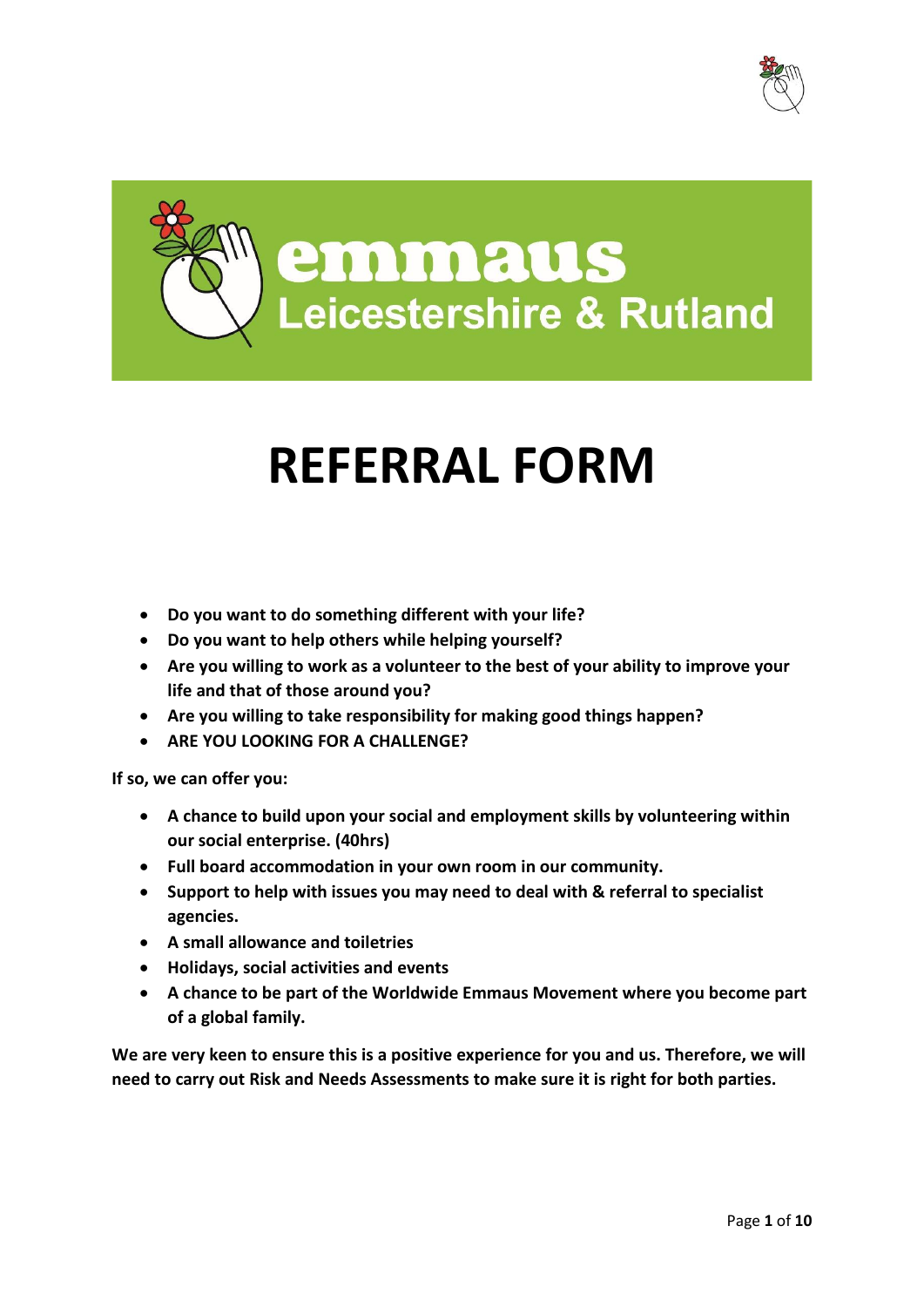

## **Referral Application**

| Referrer:        | Contact |  |
|------------------|---------|--|
| (if self, write) | Number: |  |
| 'self'           |         |  |

|                |          |          | <b>Personal Details</b>      |         |            |           |
|----------------|----------|----------|------------------------------|---------|------------|-----------|
| Name of        |          |          |                              | Gender: |            |           |
| applicant:     |          |          |                              |         |            |           |
| Date of birth: |          |          | N I number:                  |         |            |           |
| Phone          |          | Email:   |                              |         |            |           |
| number:        |          |          |                              |         |            |           |
| Country of     |          |          | Are you eligible for housing |         | <b>Yes</b> | <b>No</b> |
| origin:        |          | benefit? |                              |         |            |           |
|                |          |          | If you answered no,          |         |            |           |
|                |          |          | please give details:         |         |            |           |
|                |          |          |                              |         |            |           |
| Next of Kin:   | Contact  |          |                              |         |            |           |
|                | details: |          |                              |         |            |           |

| <b>Current housing situation</b> |                                                     |                |  |  |  |  |  |
|----------------------------------|-----------------------------------------------------|----------------|--|--|--|--|--|
| Sleeping                         | Social                                              | Private rent:  |  |  |  |  |  |
| Rough:                           | housing:                                            |                |  |  |  |  |  |
| Hostel:                          | Facing                                              | Eviction date? |  |  |  |  |  |
|                                  | eviction:                                           |                |  |  |  |  |  |
| Sofa                             | Long stay                                           | Family home:   |  |  |  |  |  |
| surfing:                         | Hospital:                                           |                |  |  |  |  |  |
| Prison:                          | Other(give                                          |                |  |  |  |  |  |
|                                  | details):                                           |                |  |  |  |  |  |
|                                  | Where are you currently located - address/site/town |                |  |  |  |  |  |

Skills and qualifications – briefly tell us about your most recent job, your skills, what you enjoy doing and your ambitions for the future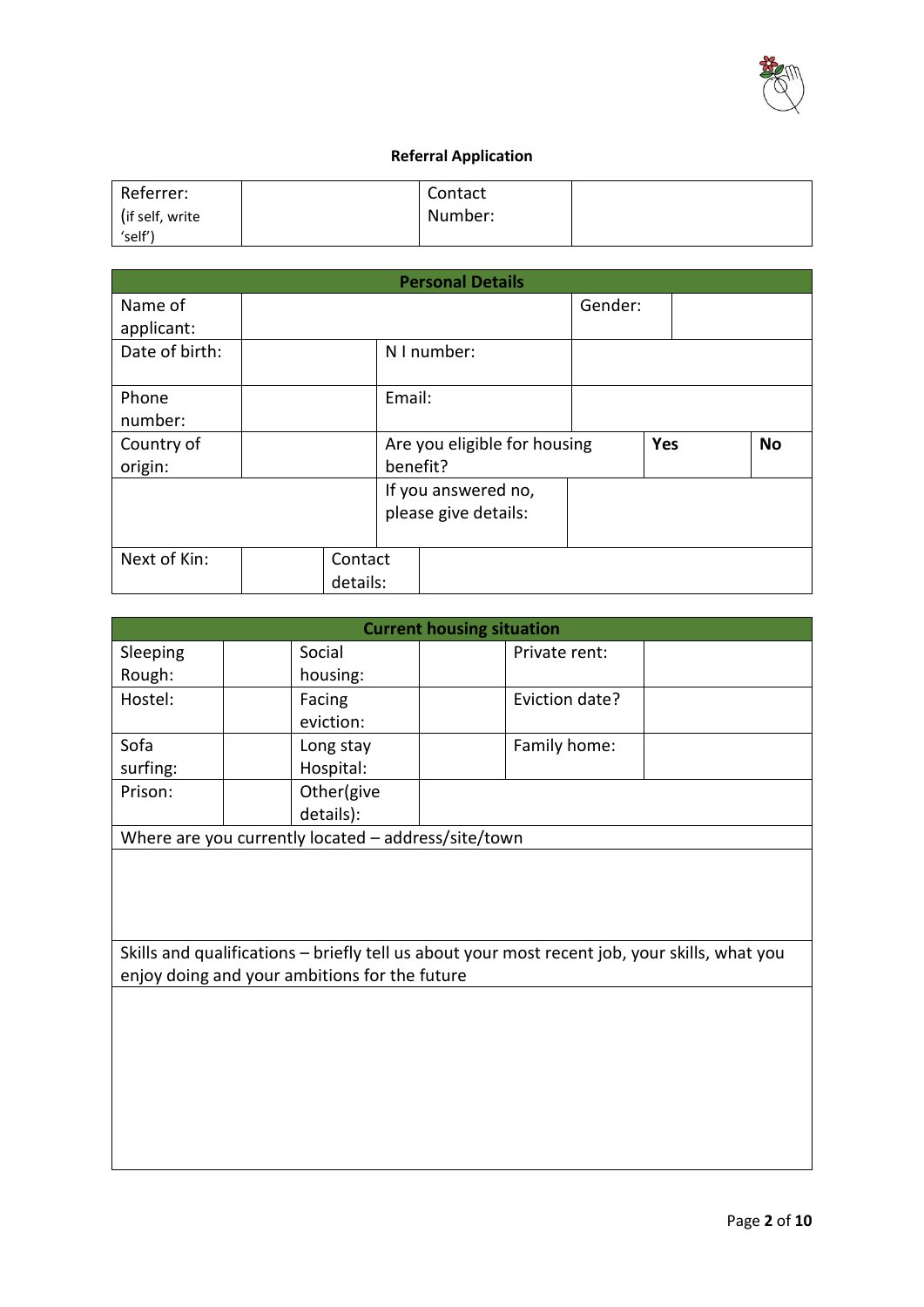

| <b>Five-year housing history</b> |          |         |                          |                   |  |  |
|----------------------------------|----------|---------|--------------------------|-------------------|--|--|
| Start date                       | End date | Address | Type of<br>accommodation | Reason for ending |  |  |
|                                  |          |         |                          |                   |  |  |
|                                  |          |         |                          |                   |  |  |
|                                  |          |         |                          |                   |  |  |
|                                  |          |         |                          |                   |  |  |
|                                  |          |         |                          |                   |  |  |
|                                  |          |         |                          |                   |  |  |
|                                  |          |         |                          |                   |  |  |
|                                  |          |         |                          |                   |  |  |
|                                  |          |         |                          |                   |  |  |
|                                  |          |         |                          |                   |  |  |

| Has the applicant ever lived in an Emmaus community? |      |    |            |                                                                                      |
|------------------------------------------------------|------|----|------------|--------------------------------------------------------------------------------------|
| Community                                            | From | To | Reason for |                                                                                      |
|                                                      |      |    | leaving    |                                                                                      |
|                                                      |      |    |            |                                                                                      |
|                                                      |      |    |            |                                                                                      |
|                                                      |      |    |            |                                                                                      |
|                                                      |      |    |            |                                                                                      |
|                                                      |      |    |            |                                                                                      |
|                                                      |      |    |            |                                                                                      |
|                                                      |      |    |            | Please give any other support workers/ organisations currently helping you with your |
| accommodation needs                                  |      |    |            |                                                                                      |
| Support worker:                                      |      |    |            |                                                                                      |
| Organisation:                                        |      |    |            |                                                                                      |
| Address:                                             |      |    |            |                                                                                      |
|                                                      |      |    |            |                                                                                      |
| Phone number:                                        |      |    |            |                                                                                      |
| Phone number:                                        |      |    |            |                                                                                      |
| Email:                                               |      |    |            |                                                                                      |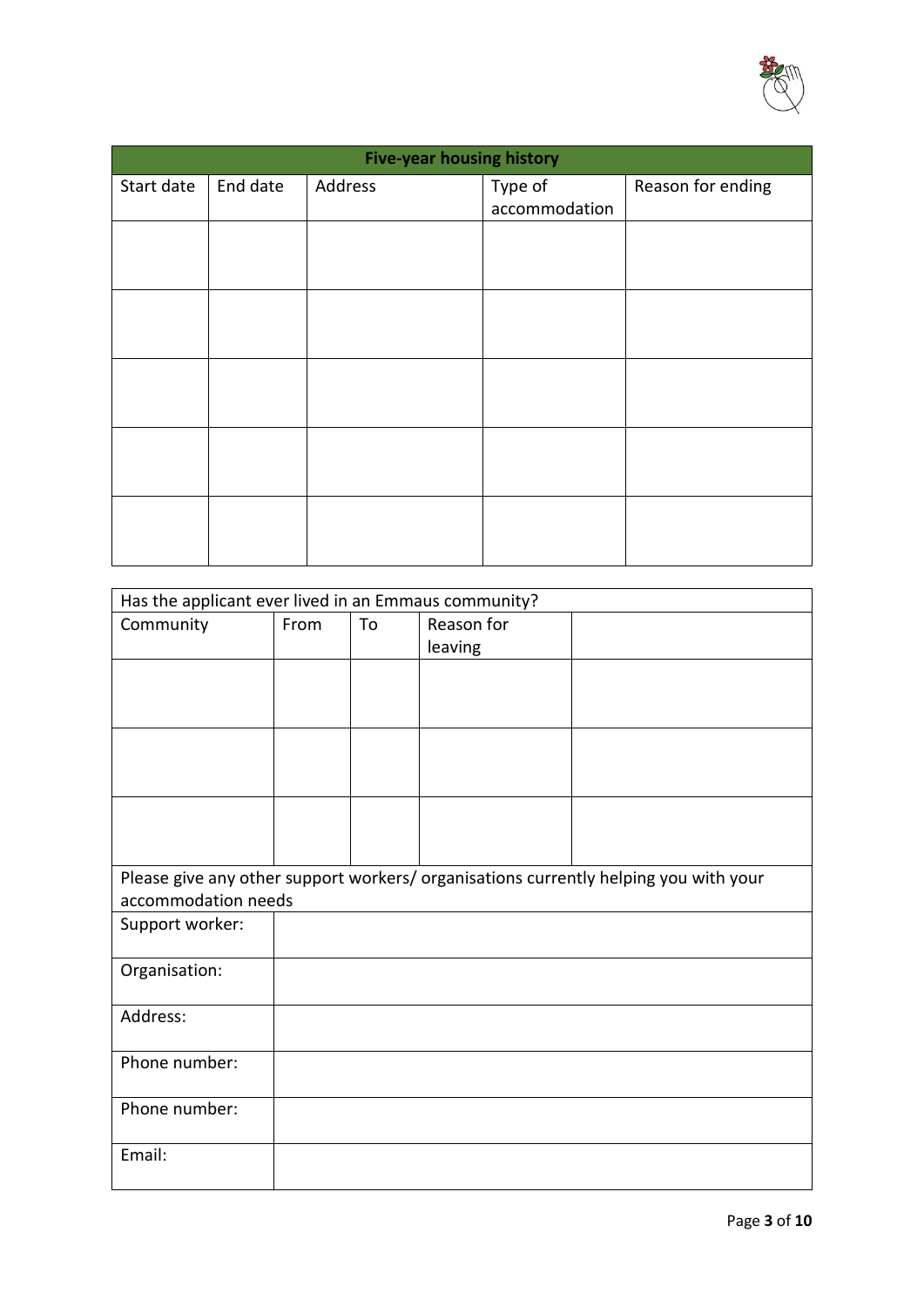

| <b>Physical health</b>                                                                                                    |        |              |     |    |  |  |
|---------------------------------------------------------------------------------------------------------------------------|--------|--------------|-----|----|--|--|
| Does the applicant have any physical health issues? If yes please give details                                            |        |              | Yes | No |  |  |
| below - include diagnosis, treatment and ability to self-medicate                                                         |        |              |     |    |  |  |
|                                                                                                                           |        |              |     |    |  |  |
|                                                                                                                           |        |              |     |    |  |  |
|                                                                                                                           |        |              |     |    |  |  |
|                                                                                                                           |        |              |     |    |  |  |
|                                                                                                                           |        |              |     |    |  |  |
|                                                                                                                           |        |              | Yes | No |  |  |
| Does the applicant have any physical disability? If yes please give details<br>below - include accessibility requirements |        |              |     |    |  |  |
|                                                                                                                           |        |              |     |    |  |  |
|                                                                                                                           |        |              |     |    |  |  |
|                                                                                                                           |        |              |     |    |  |  |
|                                                                                                                           |        |              |     |    |  |  |
|                                                                                                                           |        |              |     |    |  |  |
|                                                                                                                           |        |              |     |    |  |  |
| Does the applicant have any allergies? If yes please give details below -                                                 |        |              | Yes | No |  |  |
| including severity, treatment and ability to self-medicate.                                                               |        |              |     |    |  |  |
|                                                                                                                           |        |              |     |    |  |  |
|                                                                                                                           |        |              |     |    |  |  |
|                                                                                                                           |        |              |     |    |  |  |
|                                                                                                                           |        |              |     |    |  |  |
|                                                                                                                           |        |              |     |    |  |  |
|                                                                                                                           |        |              |     |    |  |  |
| Does the applicant have any special dietary needs? If yes please give details<br>below                                    |        |              | Yes | No |  |  |
|                                                                                                                           |        |              |     |    |  |  |
|                                                                                                                           |        |              |     |    |  |  |
|                                                                                                                           |        |              |     |    |  |  |
|                                                                                                                           |        |              |     |    |  |  |
|                                                                                                                           |        |              |     |    |  |  |
| Please list any current medication below.                                                                                 |        |              |     |    |  |  |
| Name of medication                                                                                                        | Dosage | Side effects |     |    |  |  |
|                                                                                                                           |        |              |     |    |  |  |
|                                                                                                                           |        |              |     |    |  |  |
|                                                                                                                           |        |              |     |    |  |  |
|                                                                                                                           |        |              |     |    |  |  |
|                                                                                                                           |        |              |     |    |  |  |
|                                                                                                                           |        |              |     |    |  |  |
|                                                                                                                           |        |              |     |    |  |  |
|                                                                                                                           |        |              |     |    |  |  |
|                                                                                                                           |        |              |     |    |  |  |
|                                                                                                                           |        |              |     |    |  |  |
| Can the applicant climb stairs?                                                                                           |        |              | Yes | No |  |  |
| Is the applicant fit enough to work a five day week in Emmaus?                                                            |        |              |     | No |  |  |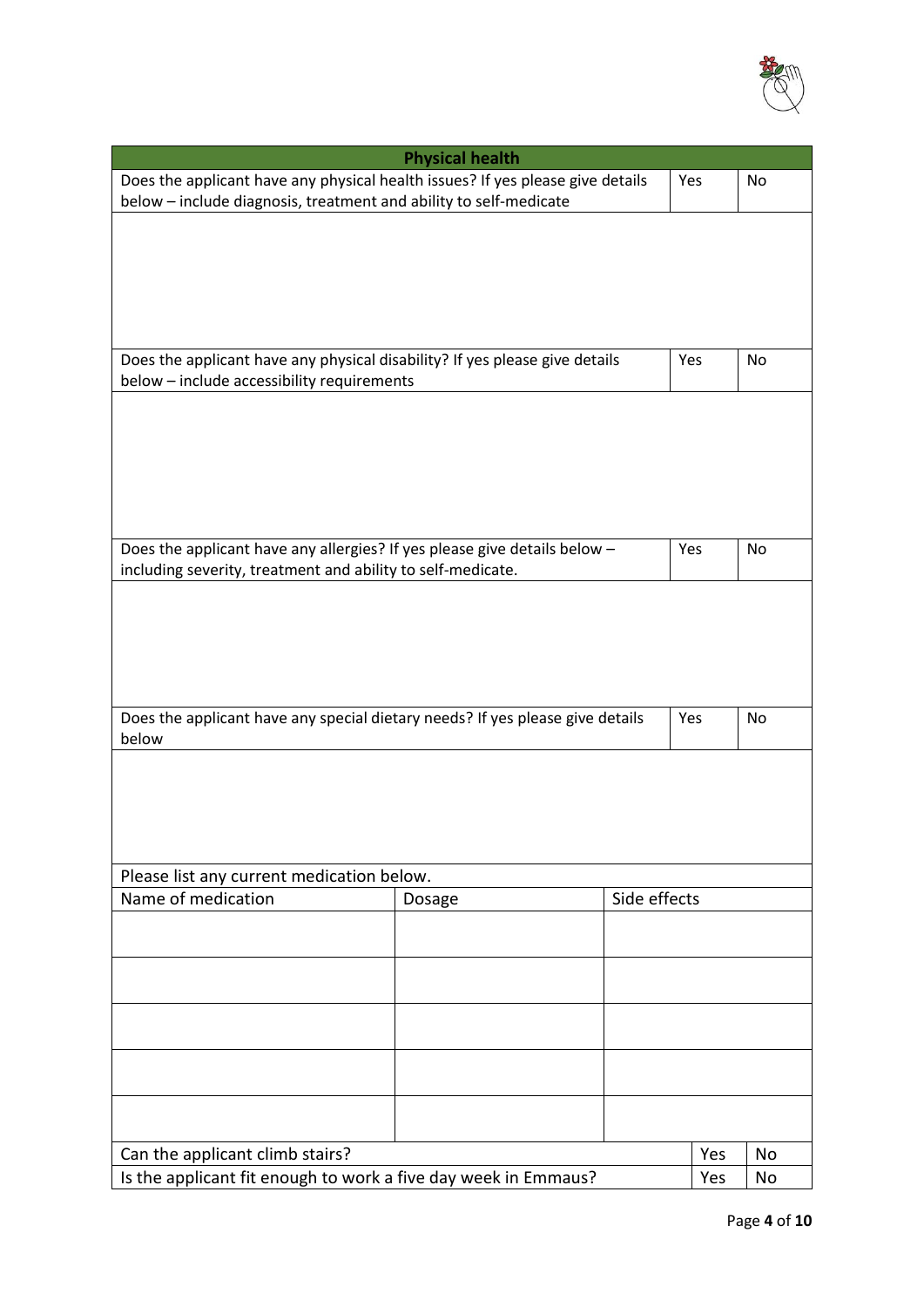

|                                                                             |                                                                      | <b>Mental health</b> |                  |         |     |           |  |
|-----------------------------------------------------------------------------|----------------------------------------------------------------------|----------------------|------------------|---------|-----|-----------|--|
| Does the applicant have any mental health issues                            |                                                                      |                      |                  |         | Yes | <b>No</b> |  |
|                                                                             | Please indicate the nature of these issues - tick any relevant boxes |                      |                  |         |     |           |  |
| Depression                                                                  |                                                                      |                      | Schizophrenia    |         |     |           |  |
| Alcohol abuse                                                               |                                                                      |                      | Psychosis        |         |     |           |  |
| Drug abuse                                                                  |                                                                      |                      | Self-harm        |         |     |           |  |
| Anger problems/violence to self or others                                   |                                                                      |                      | Suicide attempts |         |     |           |  |
| Diagnosed personality disorder                                              |                                                                      |                      | Paranoia         |         |     |           |  |
| Please give details of any known trigger(s) for episodes of the above       |                                                                      |                      |                  |         |     |           |  |
|                                                                             |                                                                      |                      |                  |         |     |           |  |
| Please give details of any mental health services applicant is engaged with |                                                                      |                      |                  |         |     |           |  |
| Contact name                                                                | Service                                                              |                      | Phone number     | Address |     |           |  |
|                                                                             |                                                                      |                      |                  |         |     |           |  |
|                                                                             |                                                                      |                      |                  |         |     |           |  |
|                                                                             |                                                                      |                      |                  |         |     |           |  |

|                                                                  |                        | Drug use    |                               |            |  |  |  |  |
|------------------------------------------------------------------|------------------------|-------------|-------------------------------|------------|--|--|--|--|
| Please tick any drug/substance that you have used recreationally |                        |             |                               |            |  |  |  |  |
| Cannabis $-$ any form                                            |                        | Mephedrone  |                               |            |  |  |  |  |
| Cocaine                                                          |                        | Heroin      |                               |            |  |  |  |  |
| <b>LSD</b>                                                       |                        |             | Ecstasy or other MDMA variant |            |  |  |  |  |
| Amphetamines                                                     |                        | Ketamine    |                               |            |  |  |  |  |
| NPS 'Legal Highs'                                                | I never used any drugs |             |                               |            |  |  |  |  |
| Other $-$ please specify                                         |                        |             |                               |            |  |  |  |  |
| Please tick any drug/substance that you have used regularly      |                        |             |                               |            |  |  |  |  |
|                                                                  |                        |             |                               |            |  |  |  |  |
| <b>Drug</b>                                                      |                        | Age started | Length and frequency          | Length of  |  |  |  |  |
|                                                                  |                        |             | of use                        | time clean |  |  |  |  |
| <b>Cannabis</b>                                                  |                        |             |                               |            |  |  |  |  |
| Cocaine                                                          |                        |             |                               |            |  |  |  |  |
| <b>Crack</b>                                                     |                        |             |                               |            |  |  |  |  |
| <b>Heroin</b>                                                    |                        |             |                               |            |  |  |  |  |
| <b>LSD</b>                                                       |                        |             |                               |            |  |  |  |  |
| <b>Ecstasy, MDMA or other variant</b>                            |                        |             |                               |            |  |  |  |  |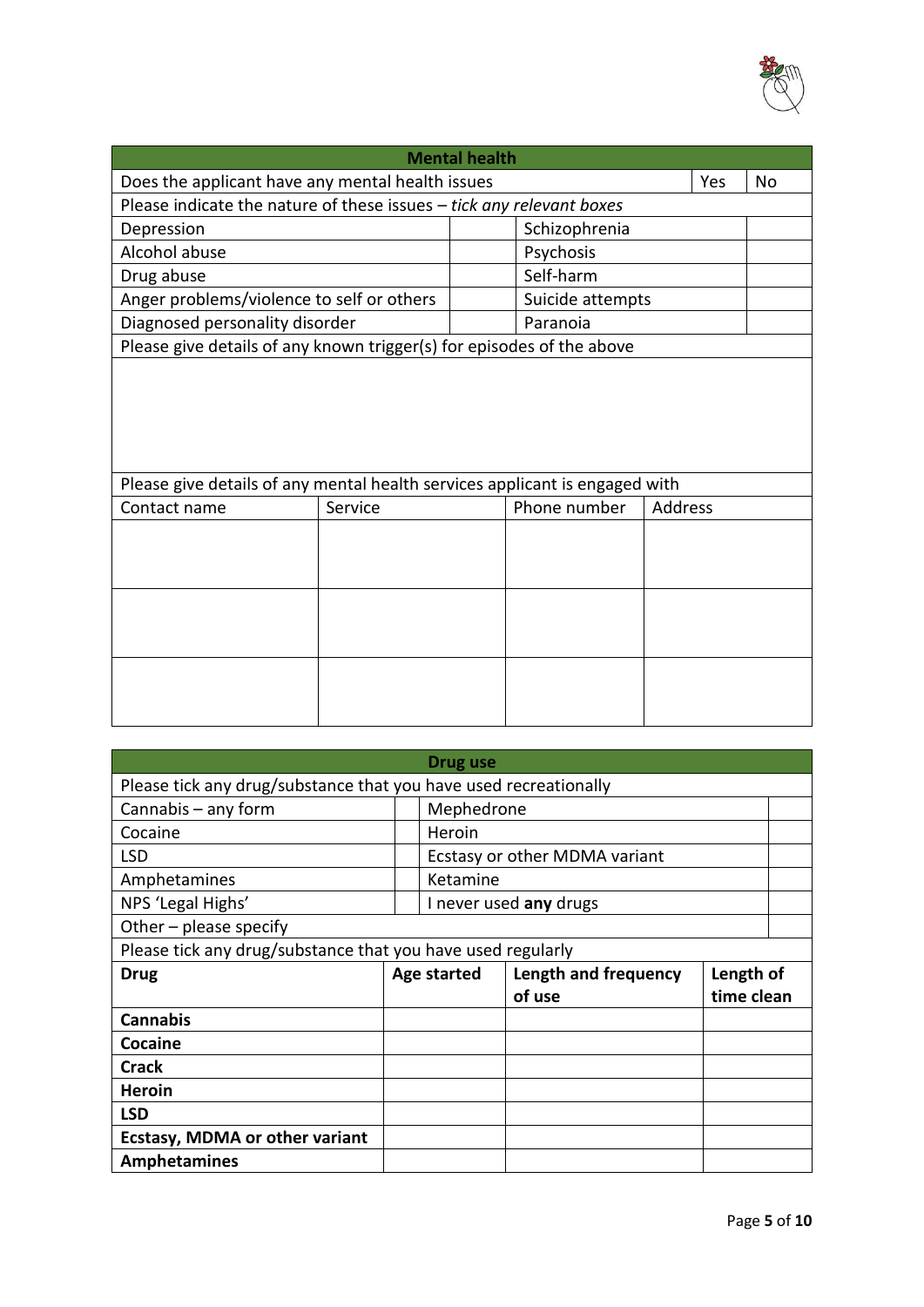

| <b>Ketamine</b>                                                                         |                                                                                        |      |    |  |
|-----------------------------------------------------------------------------------------|----------------------------------------------------------------------------------------|------|----|--|
| <b>Mephedrone</b>                                                                       |                                                                                        |      |    |  |
| <b>Magic Mushrooms</b>                                                                  |                                                                                        |      |    |  |
| NPS 'Legal Highs'                                                                       |                                                                                        |      |    |  |
| <b>Other</b>                                                                            |                                                                                        |      |    |  |
| Previous treatment for drug use                                                         |                                                                                        |      |    |  |
| <b>Treatment received</b>                                                               | <b>Agency</b>                                                                          | From | To |  |
|                                                                                         |                                                                                        |      |    |  |
|                                                                                         |                                                                                        |      |    |  |
|                                                                                         |                                                                                        |      |    |  |
|                                                                                         |                                                                                        |      |    |  |
|                                                                                         |                                                                                        |      |    |  |
|                                                                                         |                                                                                        |      |    |  |
|                                                                                         |                                                                                        |      |    |  |
|                                                                                         |                                                                                        |      |    |  |
|                                                                                         |                                                                                        |      |    |  |
| Current treatment for drug use                                                          |                                                                                        |      |    |  |
| <b>Treatment received</b>                                                               | <b>Agency</b>                                                                          | From | To |  |
|                                                                                         |                                                                                        |      |    |  |
|                                                                                         |                                                                                        |      |    |  |
|                                                                                         |                                                                                        |      |    |  |
| Any known triggers for drug use or relapse?                                             |                                                                                        |      |    |  |
|                                                                                         |                                                                                        |      |    |  |
|                                                                                         |                                                                                        |      |    |  |
|                                                                                         |                                                                                        |      |    |  |
|                                                                                         |                                                                                        |      |    |  |
| Emmaus has a zero tolerance policy towards illegal, 'Legal highs' and recreational drug |                                                                                        |      |    |  |
|                                                                                         | use. Use of any substances whilst a member of a community can result in eviction and a |      |    |  |
| possible ban from all communities.                                                      |                                                                                        |      |    |  |

| <b>Alcohol use</b>                      |                            |         |                                                                     |                    |                    |                  |  |
|-----------------------------------------|----------------------------|---------|---------------------------------------------------------------------|--------------------|--------------------|------------------|--|
| How many units of alcohol do you drink? |                            |         |                                                                     |                    |                    |                  |  |
| Daily                                   |                            | Weekly  |                                                                     | Monthly            |                    | Rarely           |  |
| Approx.                                 |                            | Approx. |                                                                     | Approx.            |                    | Tick if you only |  |
| units                                   |                            | units   |                                                                     | units              |                    | drink rarely     |  |
|                                         | What alcohol do you drink? |         |                                                                     |                    |                    |                  |  |
|                                         |                            |         |                                                                     |                    |                    |                  |  |
|                                         |                            |         | Has alcohol ever caused any of the following problems in your life? |                    |                    |                  |  |
|                                         | Relationship breakdown     |         |                                                                     | Victim of violence |                    |                  |  |
| Debt                                    |                            |         |                                                                     | Aggression         |                    |                  |  |
| Eviction                                |                            |         |                                                                     |                    | Hospital admission |                  |  |
| Loss of job                             |                            |         |                                                                     | Cirrhosis          |                    |                  |  |
| Offending                               |                            |         |                                                                     | Pancreatitis       |                    |                  |  |
|                                         | Other $-$ please specify   |         |                                                                     |                    |                    |                  |  |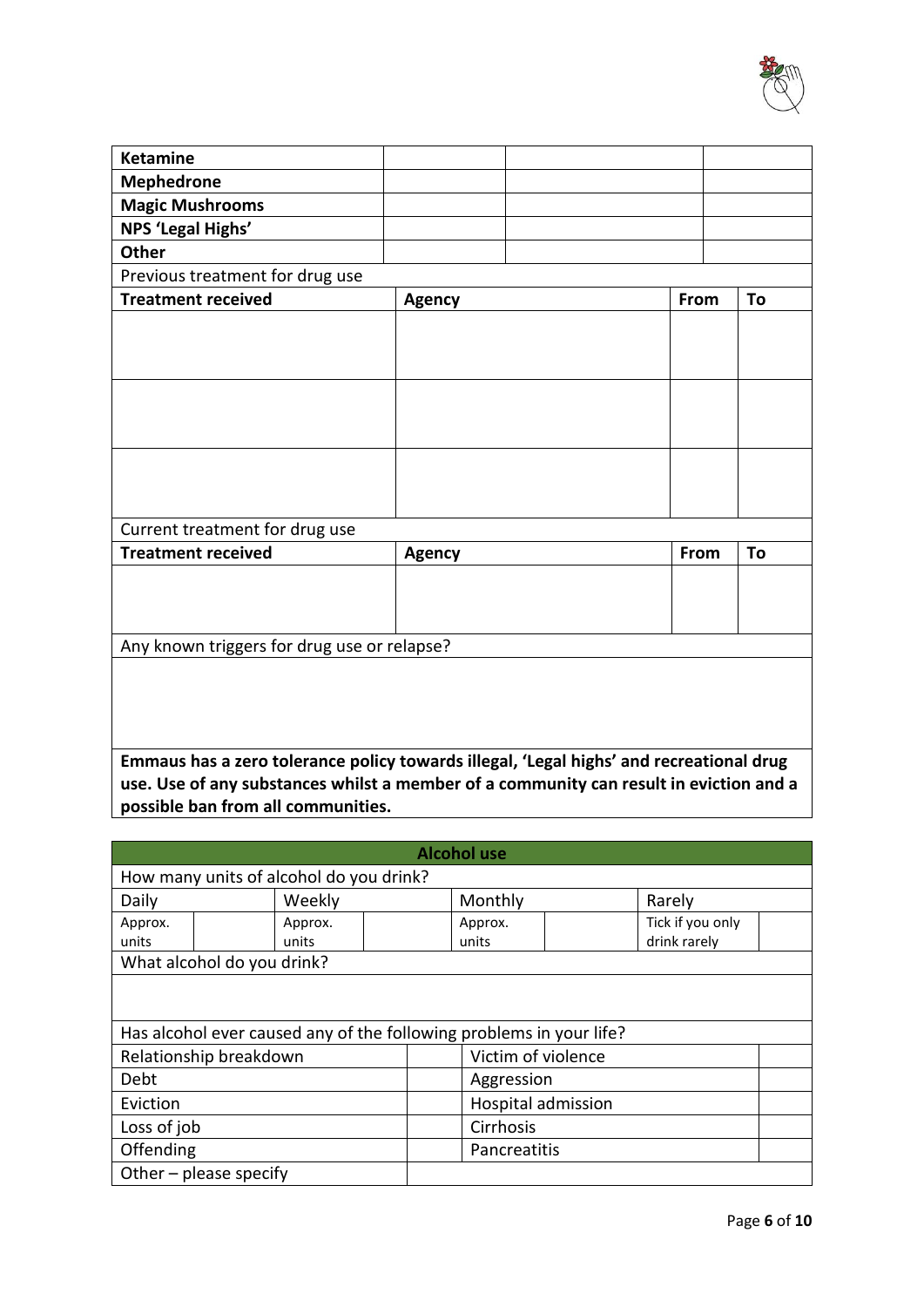

| Have you ever sought or been advised to seek help for alcohol abuse?                  |                         |      |    |  |
|---------------------------------------------------------------------------------------|-------------------------|------|----|--|
| Previous treatment for alcohol use                                                    |                         |      |    |  |
| <b>Treatment received</b>                                                             | <b>Agency</b>           | From | To |  |
|                                                                                       |                         |      |    |  |
|                                                                                       |                         |      |    |  |
|                                                                                       |                         |      |    |  |
|                                                                                       |                         |      |    |  |
|                                                                                       |                         |      |    |  |
|                                                                                       |                         |      |    |  |
|                                                                                       |                         |      |    |  |
|                                                                                       |                         |      |    |  |
| Current treatment for alcohol use                                                     |                         |      |    |  |
| <b>Treatment received</b>                                                             | <b>Agency</b>           | From | To |  |
|                                                                                       |                         |      |    |  |
|                                                                                       |                         |      |    |  |
|                                                                                       |                         |      | No |  |
| Do you have any triggers for binge drinking / excessive alcohol use? -<br>Yes         |                         |      |    |  |
| please give details below                                                             |                         |      |    |  |
|                                                                                       |                         |      |    |  |
|                                                                                       |                         |      |    |  |
|                                                                                       |                         |      |    |  |
|                                                                                       |                         |      |    |  |
| Do you have a family history of alcohol abuse? - if yes please give                   |                         | Yes  | No |  |
| details below                                                                         |                         |      |    |  |
|                                                                                       |                         |      |    |  |
|                                                                                       |                         |      |    |  |
|                                                                                       |                         |      |    |  |
|                                                                                       |                         |      |    |  |
| Emmaus expects people who have a history of alcohol abuse to be prepared to address   |                         |      |    |  |
| this problem and will work with them to do so                                         |                         |      |    |  |
|                                                                                       |                         |      |    |  |
| Emmaus expects people who return to a community after drinking will go straight to    |                         |      |    |  |
| their room; failure to do so might result in eviction and a ban from all communities. |                         |      |    |  |
|                                                                                       |                         |      |    |  |
|                                                                                       | <b>Gambling history</b> |      |    |  |
| Have you gambled in the past? $-$ if yes please give details below                    |                         | Yes  | No |  |
|                                                                                       |                         |      |    |  |
|                                                                                       |                         |      |    |  |

| Do you receive any help/support to abstain from gambling? | Yes | No |
|-----------------------------------------------------------|-----|----|
| Who by?                                                   |     |    |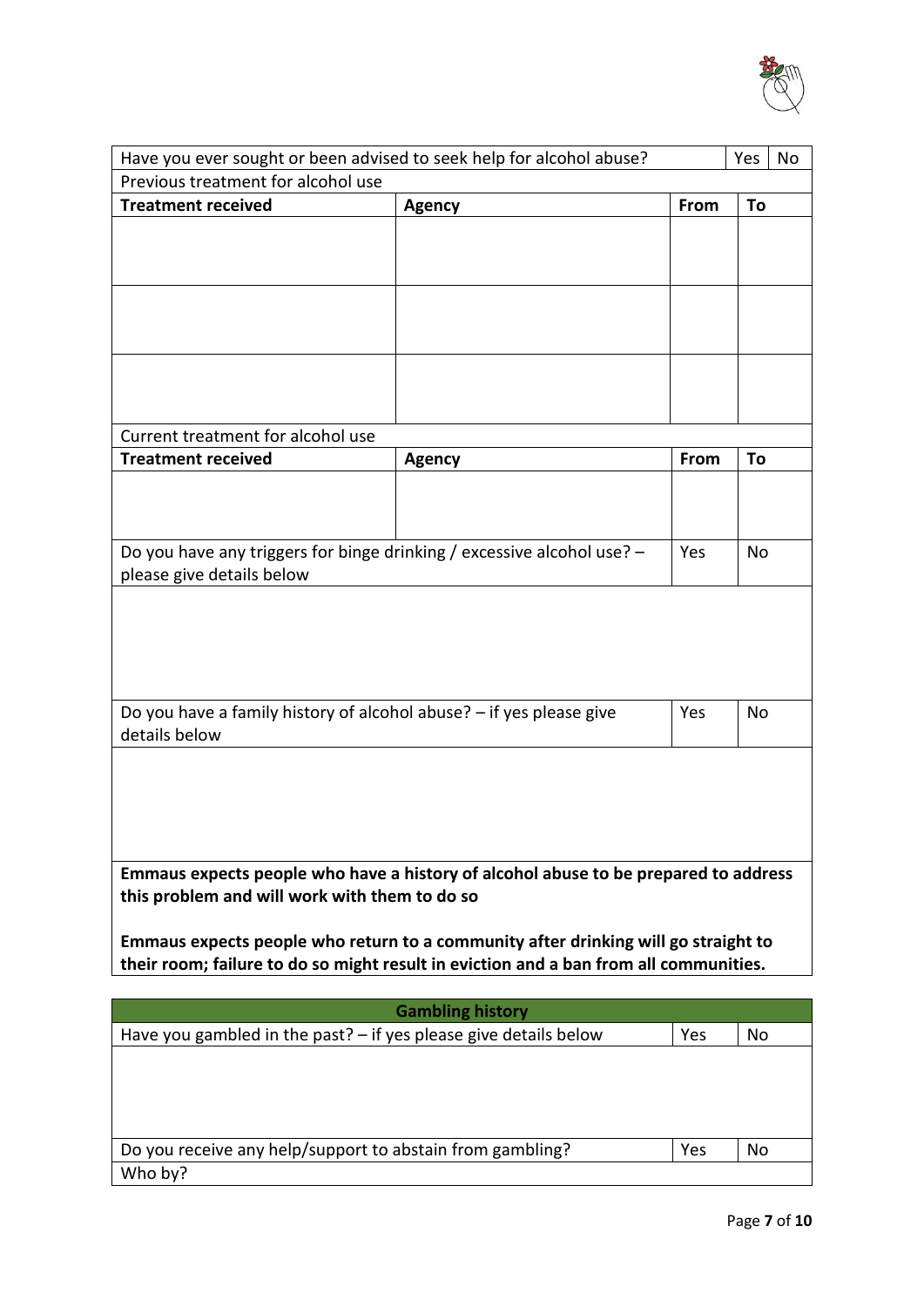

| Has gambling ever caused any of the following problems in your life? |                          |  |  |  |
|----------------------------------------------------------------------|--------------------------|--|--|--|
| Relationship breakdown                                               | Victim of violence       |  |  |  |
| Debt                                                                 | Offending                |  |  |  |
| Eviction                                                             | Mental health problems   |  |  |  |
| Loss of job                                                          | Other $-$ please specify |  |  |  |
|                                                                      |                          |  |  |  |

| <b>Offending history</b>                                                  |     |    |
|---------------------------------------------------------------------------|-----|----|
| Criminal convictions - if yes please give details                         | Yes | No |
|                                                                           |     |    |
|                                                                           |     |    |
|                                                                           |     |    |
| Probation orders - if yes please give details including Probation office  | Yes | No |
| and named office                                                          |     |    |
|                                                                           |     |    |
|                                                                           |     |    |
|                                                                           |     |    |
| Outstanding court appearances / warrants $-$ if yes please give details   | Yes | No |
|                                                                           |     |    |
|                                                                           |     |    |
|                                                                           |     |    |
| Cautions - if yes please give details                                     | Yes | No |
|                                                                           |     |    |
|                                                                           |     |    |
|                                                                           |     |    |
| Arson (that may or may not have resulted in a criminal conviction) $-$ if | Yes | No |
| yes please give details                                                   |     |    |
|                                                                           |     |    |
|                                                                           |     |    |
| Violence (that may or may not have resulted in a criminal conviction) $-$ | Yes | No |
| if yes please give details                                                |     |    |
|                                                                           |     |    |
|                                                                           |     |    |
| Sexual offences/ named on Sex Offenders Register - if yes please give     | Yes | No |
| details                                                                   |     |    |
|                                                                           |     |    |
|                                                                           |     |    |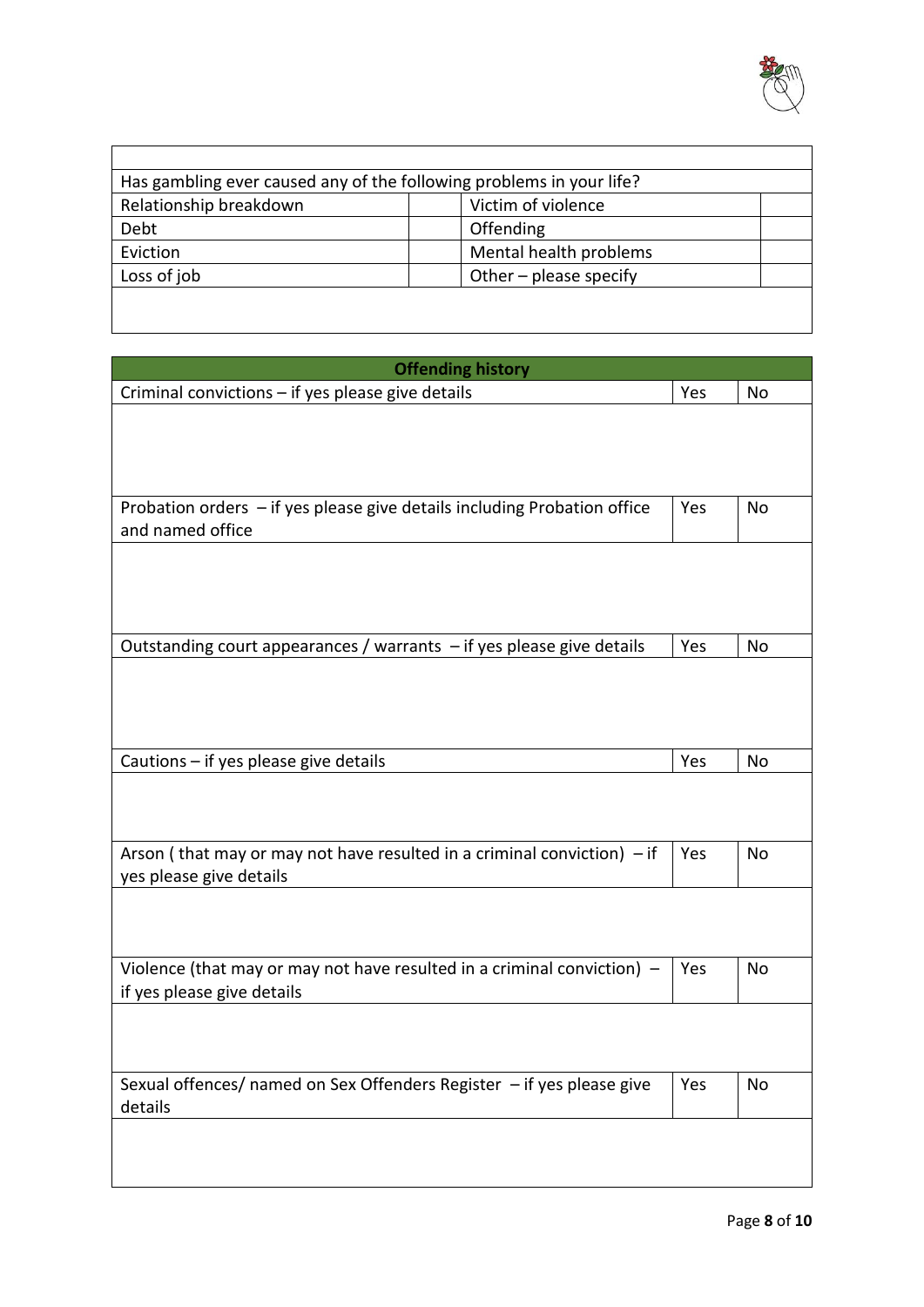

| <b>Financial History</b> |          |         |            |  |  |  |
|--------------------------|----------|---------|------------|--|--|--|
| Assets / savings         |          |         |            |  |  |  |
| Bank Account(s)          |          |         |            |  |  |  |
| Debts                    |          |         |            |  |  |  |
| Amount owed              | For what | To whom | Since year |  |  |  |
|                          |          |         |            |  |  |  |
|                          |          |         |            |  |  |  |
|                          |          |         |            |  |  |  |

### **Confidentiality**

Emmaus respects your confidentiality, any information provided will only be used to assist in the risk assessment, needs assessment and selection process needed to comply with our admission policy, a copy of which is available on request. This information will be kept secure and only for as long as needed and not be seen by anyone who is not involved in the above process.

**I agree that the information provided is true and correct. I acknowledge that by giving information which I know to be false I may be at risk of my licence to occupy being withdrawn.**

### **Signature of applicant:**

**Date:**

| <b>Referees</b>                                                                        |  |              |  |  |  |
|----------------------------------------------------------------------------------------|--|--------------|--|--|--|
| Name                                                                                   |  | Relationship |  |  |  |
| Contact details – please include mobile and office numbers, email and business address |  |              |  |  |  |
|                                                                                        |  |              |  |  |  |
|                                                                                        |  |              |  |  |  |
|                                                                                        |  |              |  |  |  |
|                                                                                        |  |              |  |  |  |
|                                                                                        |  |              |  |  |  |
| Name                                                                                   |  | Relationship |  |  |  |
| Contact details – please include mobile and office numbers, email and business address |  |              |  |  |  |
|                                                                                        |  |              |  |  |  |
|                                                                                        |  |              |  |  |  |
|                                                                                        |  |              |  |  |  |
|                                                                                        |  |              |  |  |  |